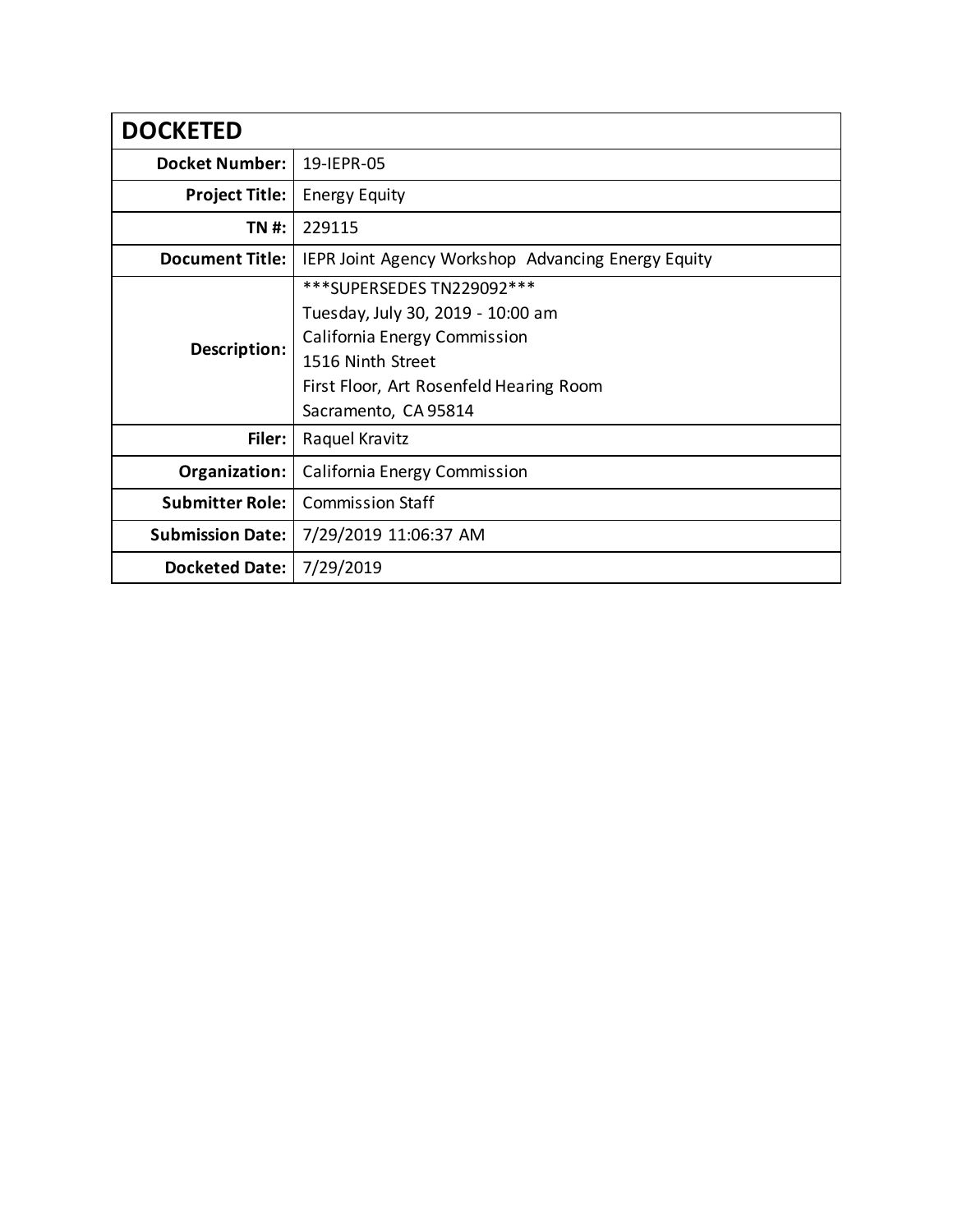



# **Meeting Schedule: IEPR Joint Agency Workshop Advancing Energy Equity**

## **Tuesday, July 30, 2019 ‐ 10:00 am**

California Energy Commission 1516 Ninth Street First Floor, Art Rosenfeld Hearing Room Sacramento, CA 95814

(Listed times are general guidelines only)

#### **State Agency Workshop Leaders**

Janea A. Scott, Vice Chair, California Energy Commission Karen Douglas, Commissioner, California Energy Commission J. Andrew McAllister, Commissioner, California Energy Commission Martha Guzman‐Aceves, Commissioner, California Public Utilities Commission Genevieve Shiroma, Commissioner, California Public Utilities Commission Cliff Rechtschaffen, Commissioner, California Public Utilities Commission Richard Corey, Executive Officer, California Air Resources Board

#### **Introduction** (10:00 – 10:05)

Heather Raitt, Assistant Executive Director, Policy Development

#### **Opening Remarks** (10:05 – 10:15)

Janea A. Scott, Vice Chair*,* California Energy Commission Martha Guzman‐Aceves, Commissioner, California Public Utilities Commission Richard Corey, Executive Officer, California Air Resources Board

#### **1: Implementation Status of the Recommendations in the SB 350 Barriers Studies** (10:15 – 11:30)

- A. Linda Barrera, Kristy Chew, and Rachel Salazar, California Energy Commission
- B. Nora Hawkins, Tory Francisco, Sarah Sharpe, and Jason Symonds, California Public Utilities Commission
- C. Chuck Belk, California Department of Community Services and Development
- D. Deana Carrillo, California Alternative Energy and Advanced Transportation Financing Authority
- E. Shrayas Jatkar, California Workforce Development Board
- F. Violet Martin, California Air Resources Board

# **2: Additional Actions to Advance Energy Equity within the Context of SB 350 and California's Climate Change Policies** (11:30 – 12:30)

Moderator: Alana Mathews, Chief Consultant of the Joint Legislative Committee on Climate Change

- A. Abigail Solis, Self‐Help Enterprises
- B. Emi Wang, Greenlining Institute
- C. Ted Lamm, UC Berkeley Center for Law, Energy & the Environment
- D. Holmes Hummel, Clean Energy Works